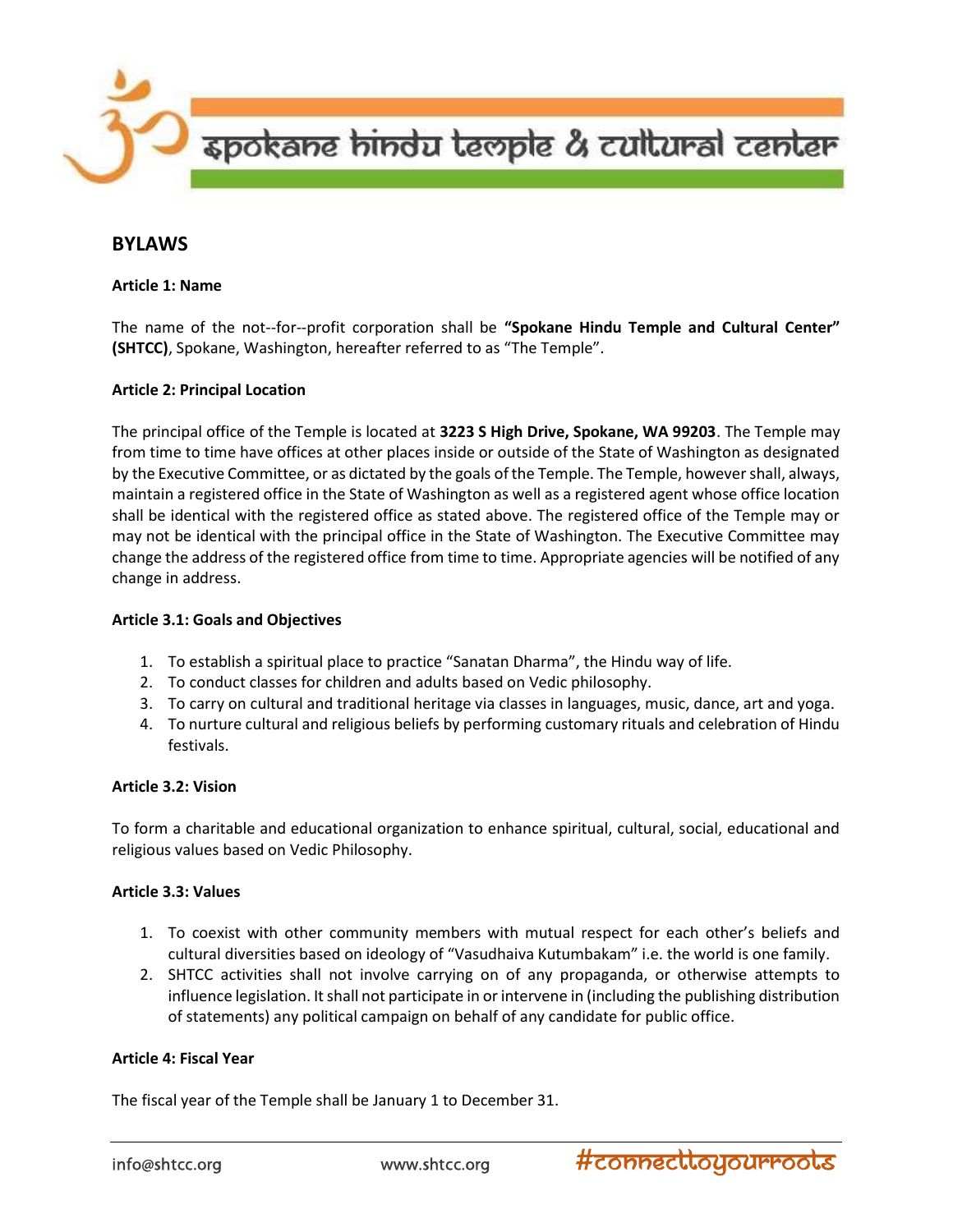

#### Article 5: Structure

The governance of the Temple shall be vested in the Executive Committee who shall develop and execute long--term policies on behalf of the Temple. The Executive Committee will be responsible for the day--to- -day management and near and long--term policies on behalf of the Temple.

### Article 6: Temple Fellowship

Any person who is 18 years or older, who shares the same objectives as those listed in Article 3 is eligible to become a fellow of the Temple. Fellowship to the Temple is open to all irrespective of race, color, creed, nationality, political affiliations, disability and veteran status, sex and sexual preferences without restrictions as per State and Federal laws.

No annual dues are required to be a fellow. Anyone who wants to be a fellow can sign up by proving contact information for a community directory.

### Article 7: Executive Committee – Executive Committee Structure

The day-to--day governance and near and long--term operational management of the Temple shall be vested in the Executive Committee "EC". The Officers of the EC comprise: EC President (ECP), EC Vice President (ECVP), EC Secretary (ECS), EC Joint secretary (ECJS), EC Treasurer (ECT) and two EC officer (ECO). There shall be seven members of the EC.

#### Article 8: Powers and Limitations

The Temple shall have and may exercise all powers allowed under the Washington Non--Profit Corporation Act, subject only to the following limitations:

#### Article 8.1: Public Purpose

The Temple is organized to serve public and community interests; accordingly it shall not be operated for monetary benefit of private interest, such as contributors or members of the Temple, or persons vested directly or indirectly by such private interests.

#### Article 8.2: Accumulation of Income

The Temple shall not unreasonably accumulate income within the meaning of Section 504 of the Internal Revenue Code as now in force or later amended.

### Article 8.3: Trade or Business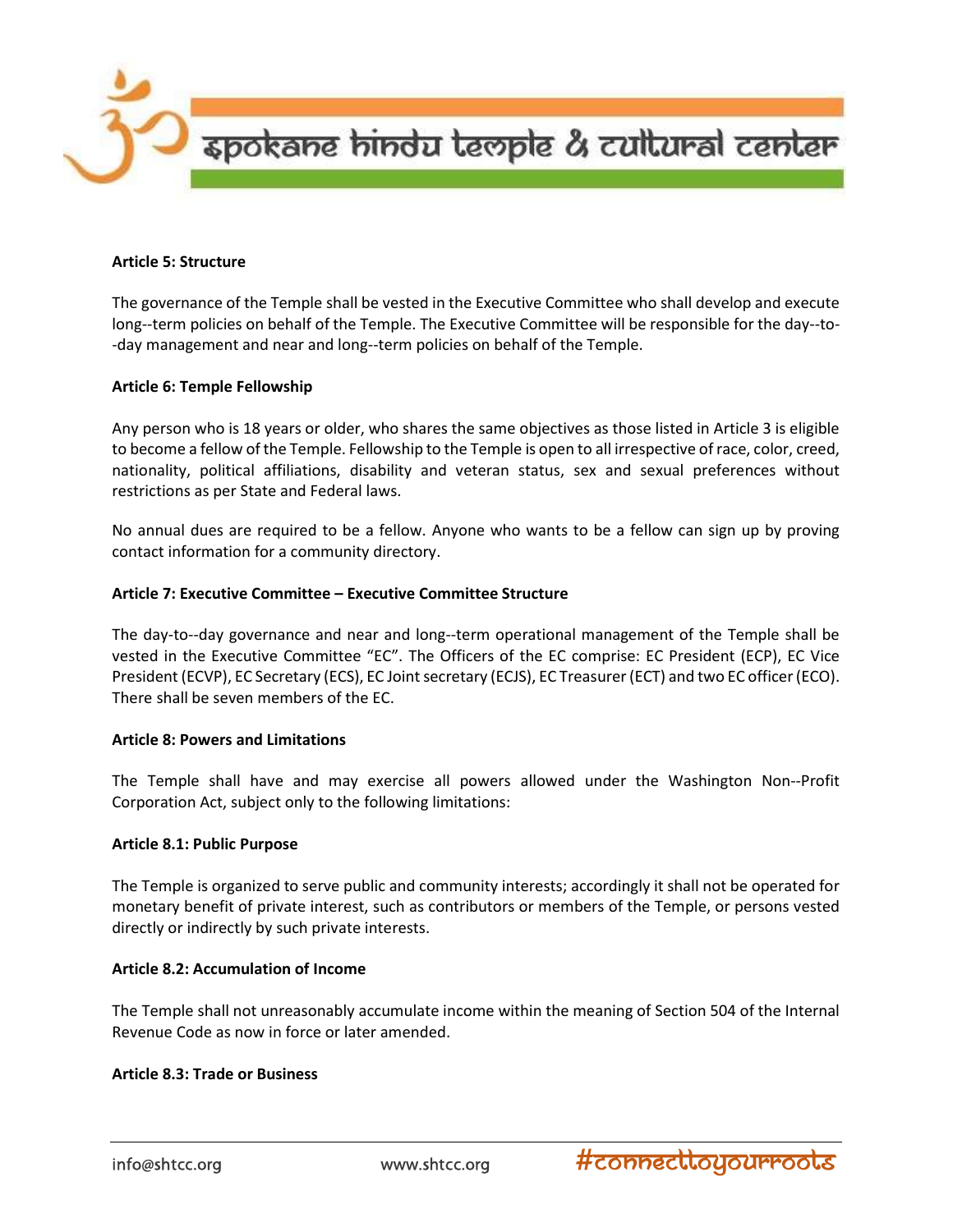

The Temple shall not be operated for carrying on a trade or business for profit except for charitable fund raising as defined in Section 513 of the Internal Revenue Code as now in force or afterwards amended.

# Article 8.4: Distribution of Earnings

No part of the earnings or other property received by the Temple from any source shall be used for the benefit of or be distributed to any of its fellows, EC Officers, or other private persons, except that the Temple may decide to pay reasonable compensation for services rendered by individuals, organizations or entities, and make payments and distributions in furtherance of purposes herein set forth.

### Article 8.5: Specific Restrictions

Non--vegetarian food(s) and alcoholic beverage(s) of any kind shall not be allowed on the Temple premises at any time or for any reason. Smoking and consumption of controlled substances shall not be permitted on the premises of the Temple. The temple shall be for the exclusive purpose of conducting spiritual, religious, social, cultural, and educational activities, subject to restrictions approved by the Executive Committee. In all religious functions at the Temple devotees shall wear appropriate attire. Guns and firearms or any other weapons are prohibited on the Temple property.

#### Article 9: Dissolution

In the event of Dissolution of the Temple, the Executive Committee shall, after paying or making provisions for payment of all of the known liabilities of the Temple, dispose of all the assets of the Temple exclusively for the purpose of the Temple in such manner or to such Organization(s) organized and operated exclusively for Hindu religion, educational, and charitable purposes as shall at the time qualify as a Tax exempt organization(s) under Section 501 (c) (3) of the Internal Revenue Code of 1954 (or corresponding provision of any future United States Internal Revenue Law) as the EC shall determine.

#### Article 10: Officers of the Executive Committee & General Rules

# Article 10.1: Officers of the Executive Committee

- 1. EC President (ECP): The EC President shall be the Principal Executive Officer of the Temple and shall supervise and manage the operational affairs of the Temple. He/she shall preside over meetings of the Executive Committee. In general, the ECP shall perform all duties expected of the Office of the President including presenting annual budget for approval to the EC.
- 2. EC Vice -President (ECVP): In the absence of the President, the ECVP shall preside over all the regular and special meetings of the EC; and shall perform all duties expected of the ECP.
- 3. Secretary (ECS): The ECS shall keep the minutes of all the meetings of the Executive Committee in digital and/or hard copy formats. He/she shall attend to the sending and receiving of all notices of the Temple and such other books and papers as the EC may direct. Such notices and minutes shall be open to examination by any fellow(s) upon written request.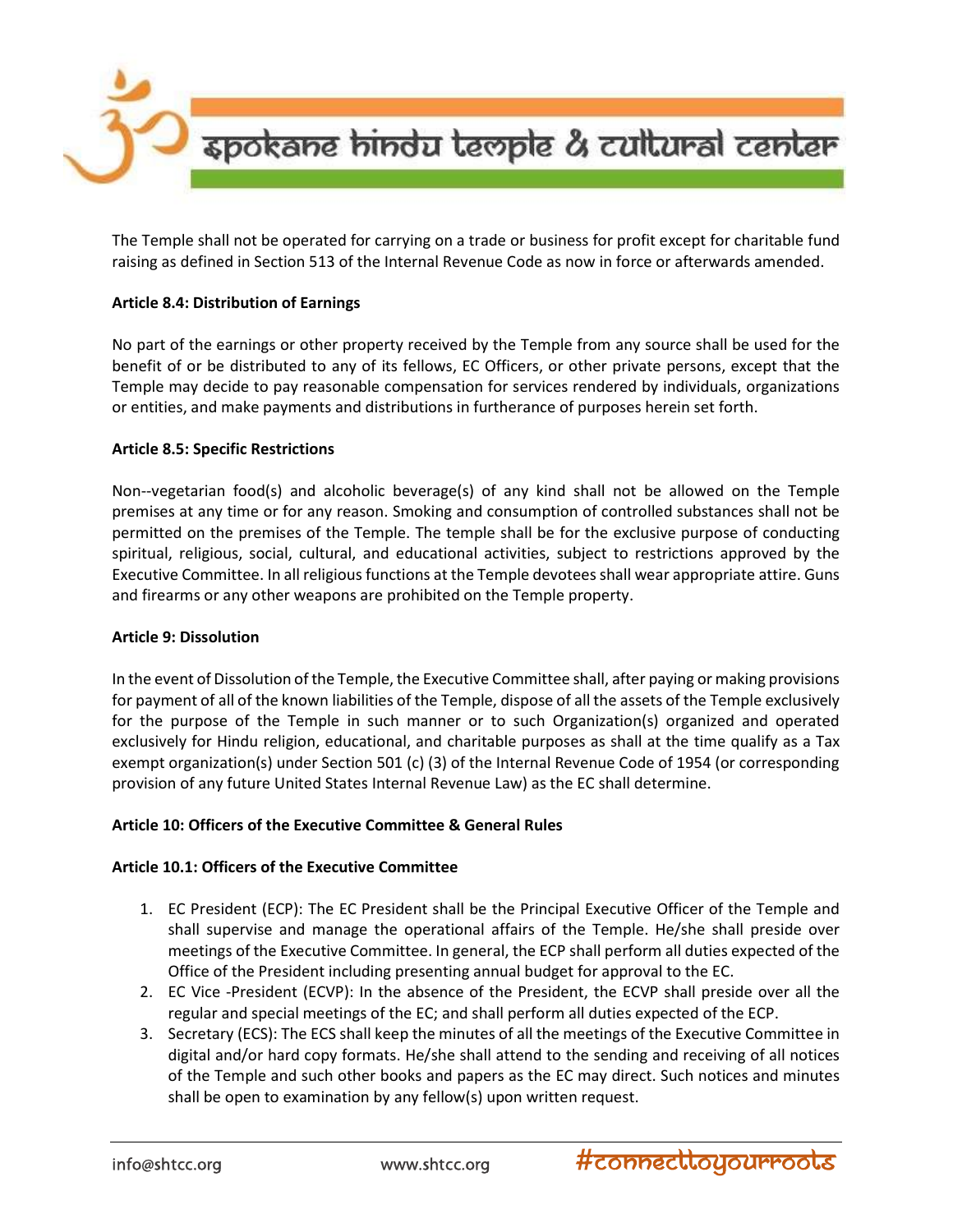

- 4. EC Joint Secretary (ECJS): In the absence of the Secretary, the ECJS shall attend all the regular and special meetings of the EC; and shall perform all duties expected of the ECS.
- 5. EC Treasurer (ECT): The ECT shall have custody and keep account of all money, funds and property of the Temple. He/she shall render such accounts and present such statements to the EC as may be required of him/her. The Treasurer shall deposit all funds of the Temple received by him/her in bank account(s) held by the Temple in a timely manner. He/she shall make available for viewing the books and accounts at reasonable times to any fellow upon written request. The Treasurer shall pay out the money as the purposes may require upon the order of the properly constituted EC officer(s) of the Temple, taking proper vouchers and receipts.
- 6. EC Officer (ECO): The ECO shall participate in short-term and long-term planning and development of SHTCC. The ECO shall perform all the duties to achieve SHTCC's objectives and therefore, shall attend regular/ special meetings as and when required.

# Article 10.2: General Rules

- 1. Transactions shall normally be by means of checks. All checks above a prescribed limit approved by the Executive Committee (\$1,000) must be signed by both the ECP and ECT.
- 2. Reimbursement checks written favoring committee members for routine purchases required for Temple, utility bills, corporate commission fees, mailbox dues, insurance premiums and other such dues to be paid on periodic basis for services obtained by Temple may be signed by the ECT. In the absence of Treasurer, the ECP may issue checks with a single signature.
- 3. In the event cash is accepted for any transaction, then a Temple cash receipt shall be provided except for anonymous donations through the Hundi (secure cash box) at the Temple.
- 4. All checks and cash received on behalf of Temple by any person shall be given to the ECP or ECT for appropriate follow-up action.
- 5. Tariffs for religious and other temple services shall be according to the fee schedule as set by the EC.
- 6. The Executive Committee shall maintain accounting of all financial transactions. In addition, ECT shall be required to provide annual financial reports to the EC.

# Article 11: Elections

The EC officers will vote by a simple majority to elect the ECP, ECVP, ECS, ECJS, ET & ECO during their mandatory annual meeting which must be attended by all the officers.

The term for the officers will be 2 years and renewable. The officers cannot hold the posts of ECP, ECVP, ECS, ECJS, ECT or ECO for more than two consecutive full terms.

Any fellow who is willing to take up the voluntary position of an EC officer can approach the EC with their intent on being a part of the EC. The current EC officers will decide on the eligibility of that candidate and vote by simple majority for his/her inclusion into the EC.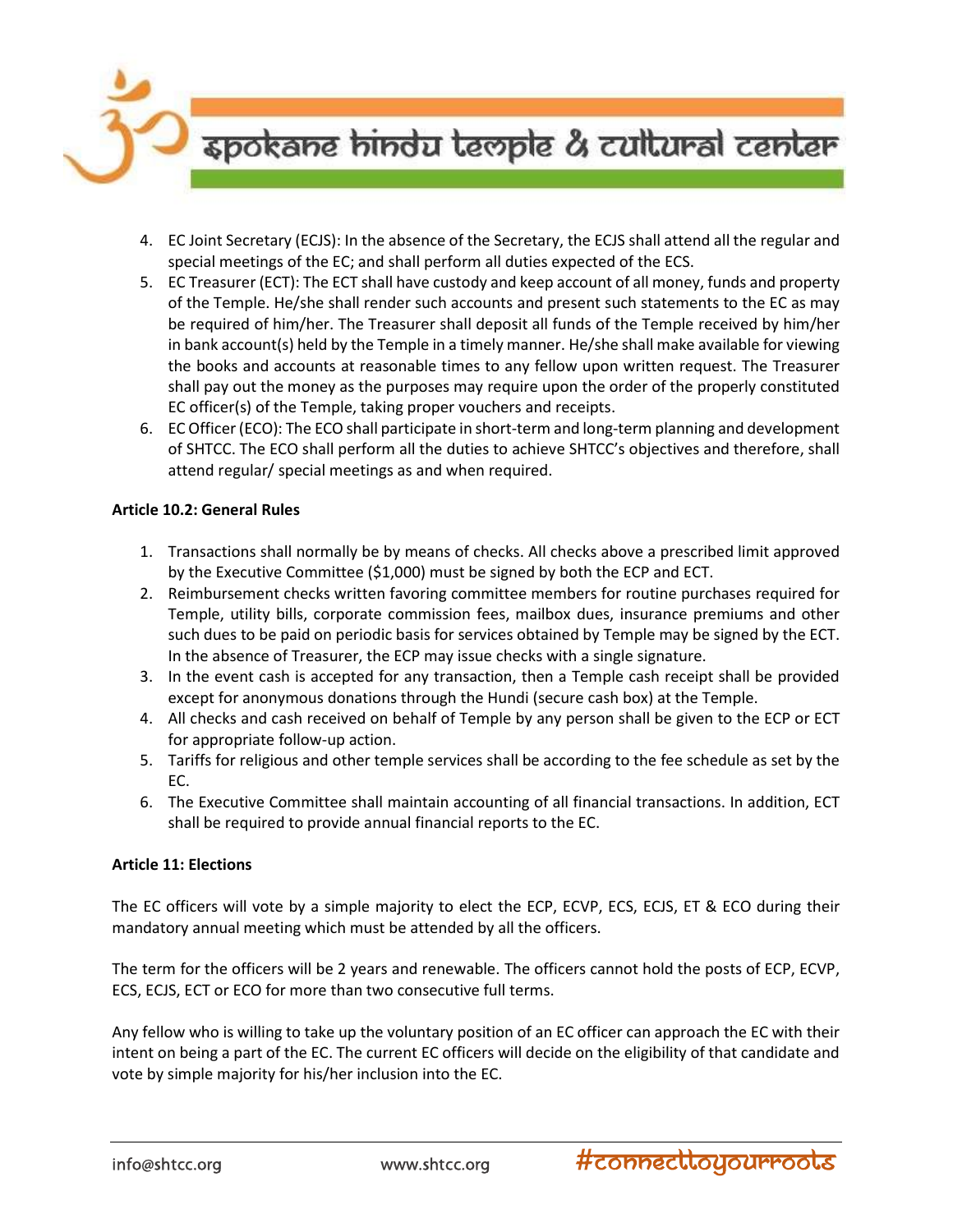

### Article 12: Resignation, Removal/ No Confidence, Vacancies, Meetings

#### Article 12.1: Resignation

An elected Officer of the Executive Committee may resign at any time by delivering a written resignation to the EC President. The acceptance of any such resignation shall be necessary to make the above resignation effective. An elected Officer who shall have four unexcused absences to the scheduled meetings shall be considered to have resigned and such position shall be deemed vacant.

### Article 12.2: Removal or No Confidence

The EC with two--third majority can vote to suspend or remove, for reasons of any action against the policies or interest of the Temple, any officer of the Executive Committee. For the replacement of that officer, the election should be held within 60 days of such action.

#### Article 12.3: Vacancies

A vacancy in any office of the Executive Committee, because of death, resignation, or otherwise may be filled by a simple majority vote of the Executive Committee for the unexpired period of the term or until next election whichever is sooner.

#### Article 13: Meetings

The Executive Committee shall meet at least every 2 months, or more often as determined by the consensus of the Executive Committee members. The ECP shall call for regular meetings of the Executive Committee. Special meetings of the Executive Committee may be called by the ECP when a written request for such a meeting is made by 33% of the members on the Executive Committee. The ECS shall promptly disseminate minutes of the Executive Committee meetings to all members on the Executive Committee. At least 66% of the EC members should be present for these meetings and that will constitute a quorum.

A mandatory meeting for review of budget and voting of officers (if voting is required) will be held on an annual basis. All EC members must be present for this annual meeting.

# Article 14: Temple Acts

#### Article 14.1: Contracts with Officers of the Temple

No Officer of the Executive Committee of the Temple shall be interested directly or indirectly in any contract relating to the operations conducted by the Temple, nor in any contract for furnishing services or supplies to the Temple, unless such contract is authorized by a majority of the EC at a meeting at which